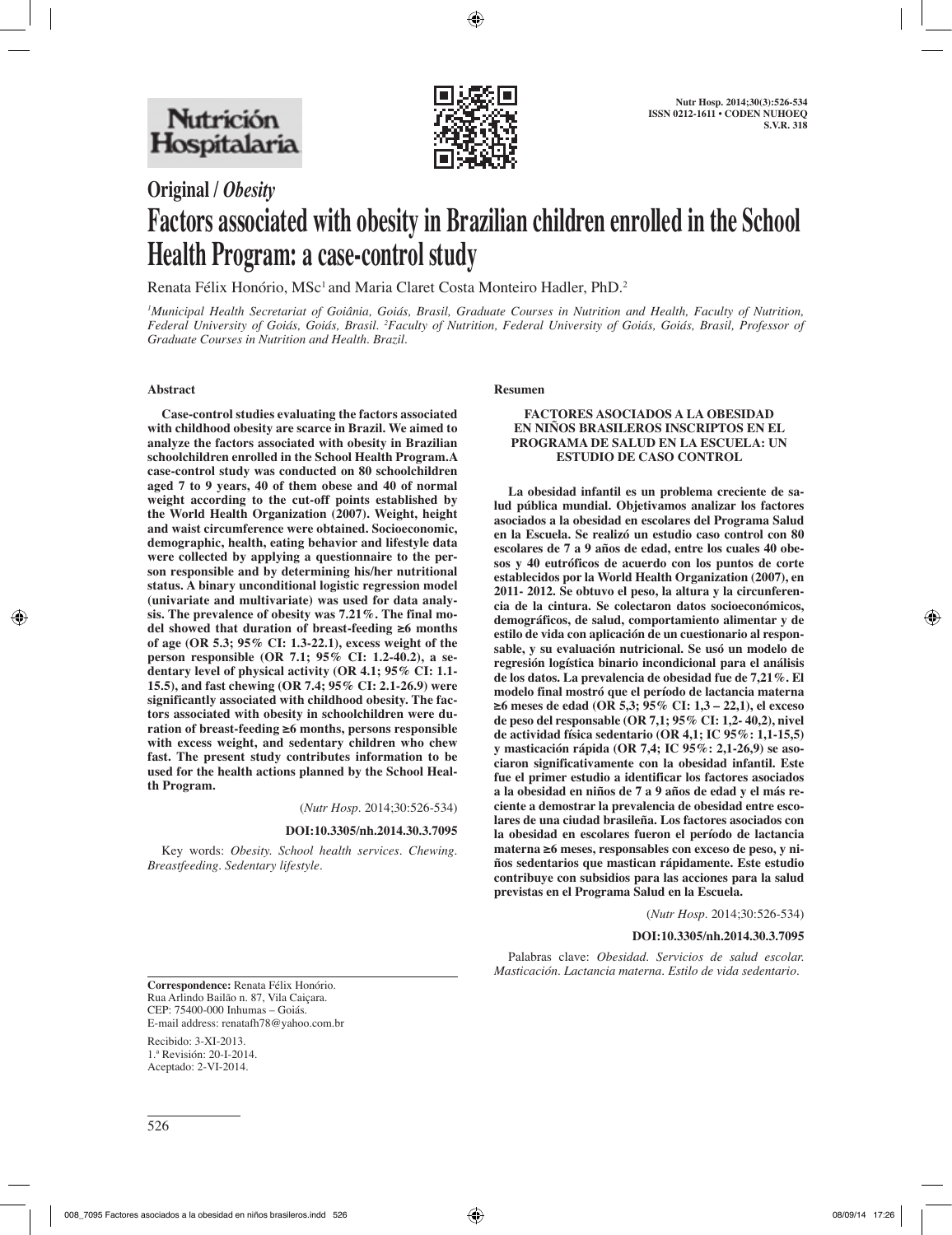## **Abbreviations**

ESF: Family Health Strategy.

GO: Goiás – Brazilian State.

FSDNAF: Socioeconomic Demographic Nutritional and Physical Activity Form.

BMI: Body Mass Index.

INMETRO: National Institute of Metrology, Standardization and Industrial Quality.

NHANES: National Health and Nutrition Examination Surveys.

PAQ-C: Physical Activity Questionaire for Older Children.

PSE: School Health Program.

OR: Odds Ratio.

SPSS: Statistical Package for Social Sciences. WHO: World Health Organization.

## **Introduction**

Childhood obesity is an increasing problem worldwide, seen with alarm by public health professionals since children with excess weight tend to become obese adults, a situation representing a strong risk factor for chronic non-communicable diseases<sup>1</sup>.

In the United States, the National Health and Nutrition Examination Surveys (NHANES) estimated an increase in the prevalence of obesity from 6.5% between 1976 and 1980 to 19.6% between 2007 and 2008 in children aged 6 to 11 years<sup>2</sup>. During the next period  $(2009-2010)$  the prevalence was  $18\%$ <sup>3</sup>.

Over the last two decades, there has been a three-fold increase in excess weight among Brazilian children<sup>4</sup>. According to the Family Budget Survey (2008/2009), the weight of one in three children aged 5 to 9 years is above the recommendations of the World Health Organization (WHO) and of the Brazilian Ministry of Health<sup>5</sup>. The survey revealed that the prevalence of obesity among Brazilian children in this age range was  $14.3\%$ <sup>5</sup>.

The Brazilian Society of Pediatrics (2012) considers the age from seven to nine years to be one of the critical periods for the development of obesity, a worrisome fact due to the association of the condition with metabolic, hepatic, cardiovascular, pulmonary and orthopedic complications and with some types of cancer induced by obesity during adult age<sup>6</sup>.

Obese children may also develop immediate complications such as arterial hypertension<sup>7</sup> type 1 diabetes<sup>8</sup>, metabolic syndrome<sup>9</sup>, and non-alcoholic hepatic steatosis<sup>10</sup>, in addition to psychosocial and behavioral consequences with an impact on the health and quality of life of the child $11$ .

A solution for the reduction of the increased prevalence of childhood obesity would be health promotion and prevention $12$ . Thus, in order to carry out promoting and preventive actions mediated by public policies in a transdisciplinary and intersectoral manner<sup>13</sup>, it is essential to understand the factors associated with obesity.

The Family Health Strategy (ESF in the Portuguese acronym) is a program of the Brazilian Health Ministry that serves individuals and families in a complete and continuous manner by developing actions aimed at the promotion, protection and recovery of health, with emphasis on the family in its physical and social environment. On this basis, the ESF interacts with the school and is linked to other health services, thus monitoring children who need health care together with the school community and the family<sup>14</sup>.

From this perspective, the School Health Program (PSE in the Portuguese acronym) establishes a link between health, school and family, facilitating population access to health promotion and to the prevention of diseases such as childhood obesity, with a consequent improvement of health conditions $14$ .

 Few case-control studies evaluating risk factors for obesity from 7 to 9 years of age are available in Brazil. Some of these factors have already been reported to be associated with obesity among children in other age ranges. Factors not previously included such as rapid mastication and taking meals with one's siblings have also been included.

The objective of the present study was to identify the factors associated with obesity in Brazilian children by comparing the sociodemographic, health and life style profiles and the eating behavior of obese and non-obese children assisted by PSE.

# **Methods**

# *Study design and procedures*

An unpaired case-control study was conducted from November 2011 to May 2012 in Goiânia, the capital city of the State of Goiás (GO), Brazil, with 1,302,001 inhabitants<sup>15</sup> and with a Human Development Index of 0.83216.

The Municipal Health Secretariat divides Goiânia into seven sanitary districts with 168 Family Health teams. In 2011, 10 of these belonged to the PSE, divided into four districts (Northwest, North, Southeast and East $1^{17}$ .

According to the 2011 school census, Goiânia had 161 municipal schools and 107 state schools devoted to elementary education, with a total of 49,525 students enrolled in 2011, 86.4% of them belonging to the municipal network $18$ .

# *Participants and sample*

A cross-sectional study was first carried out to estimate the prevalence of obesity in schoolchildren of both sexes aged 6 to 9 years em 2011, enrolled in eight schools covered by the PSE and located in different regions of Goiânia. Two schools were excluded because they were not frequented by children in the age range under study.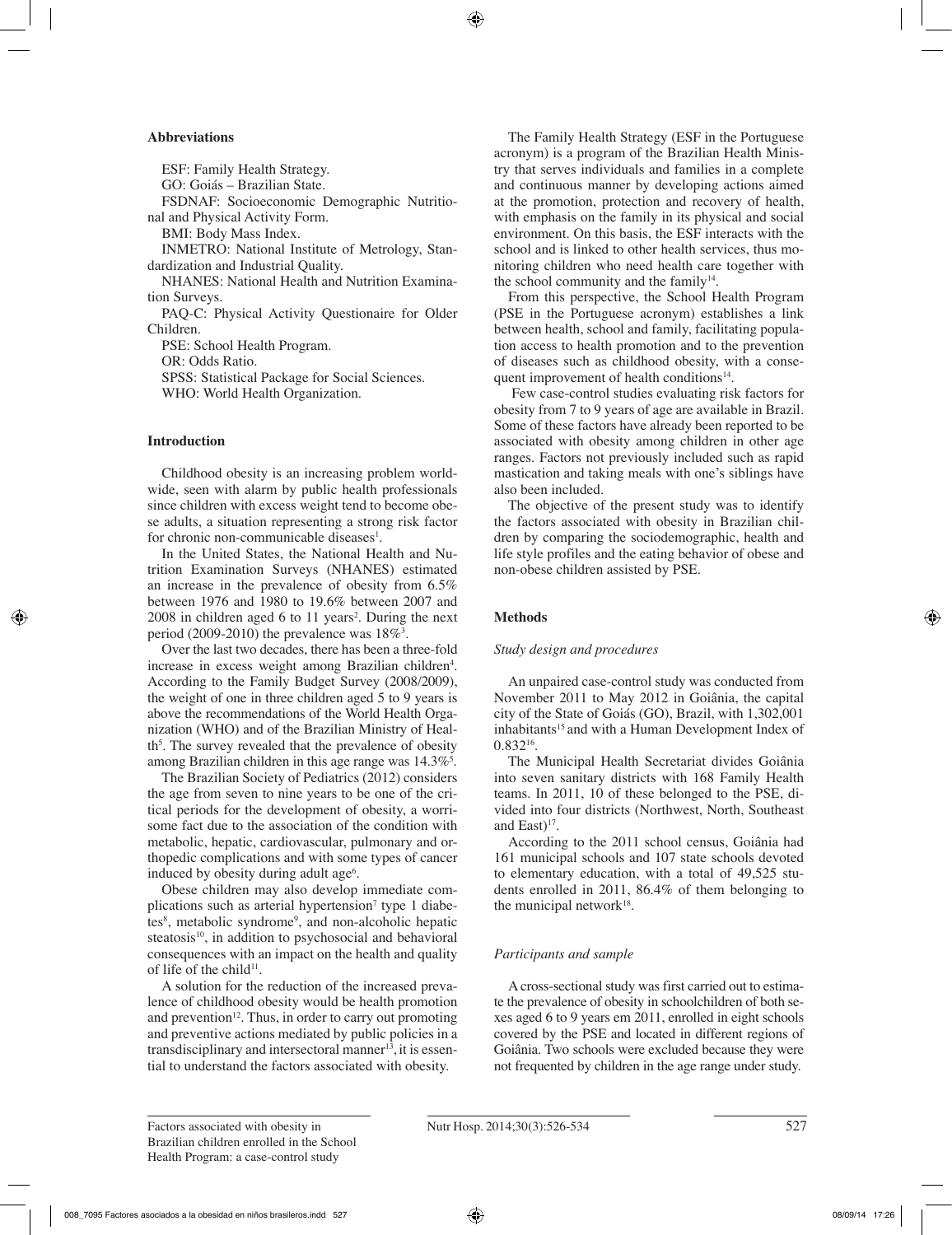Two other schools were excluded from the case-control study, one of them because it is a school in the rural zone and the other because of a teachers' strike during the study period.

Considering that the number of children enrolled in the PSE schools was 1638, with a  $7.8\%$  prevalence<sup>19</sup>, a 95% confidence level, an 80% test power, and a 0.78% absolute error, a sample size of 1204 children was obtained. The sampling calculations were performed using the Statcalc feature of the Epi-info 6.04d software.

During the nutritional screening performed between February and October 2011, 378 children were excluded because they were outside the age range under study or had some type of physical or mental deficiency, because they were transferred or because they failed to attend two visits to the school, with a total of 1249 children thus being evaluated. The flow diagram for sample selection and data collection is illustrated in figure 1.

Of the children evaluated, 90 (7.21%) were classified as obese and 966 (77.34%) as being of normal weight. After screening, 351 low-weight (n=16, 1.28%), overweight (n=177, 14.17%) and normal-weight children with a  $-2 \le z$  score  $\lt$ -1 (n=158, 12.65%) were excluded (figure 1).

The inclusion criterion for the case-control study was children of both sexes aged 7 years to 9 years, 11 months and 29 days, who were obese with a z score >+2 or of normal weight with a -1≤ z score ≤+1 who frequented the six urbanas schools covered by the PSE em 2012. The children were weighted and measured once again in order to confirm the nutritional diagnosis.

The sample size for the case-control study was calculated considering the following parameters: 95% confidence interval, 80% test power, 40% expected frequency of exposure in the control group, and an Odds ratio of 4.0. On this basis, the sample size obtained was 41 cases and 41 controls at a 1:1 proportion.

However, 808 (64.69%) children with body mass index (BMI) for age between  $-1 \le z$  score  $\le +1$  were selected for the control group in order to avoid confounding bias between lower values with low weight.

Of the 90 cases of obesity, 35 did not satisfy the inclusion criteria and 15 were lost (figure 1). Forty of these were interviewed for assignment to the case group.



*Fig. 1.—Flow diagram of the study and data collection, Goiânia, GO, Brazil, 2012. PSE, Portuguese acronym for School Health Program.*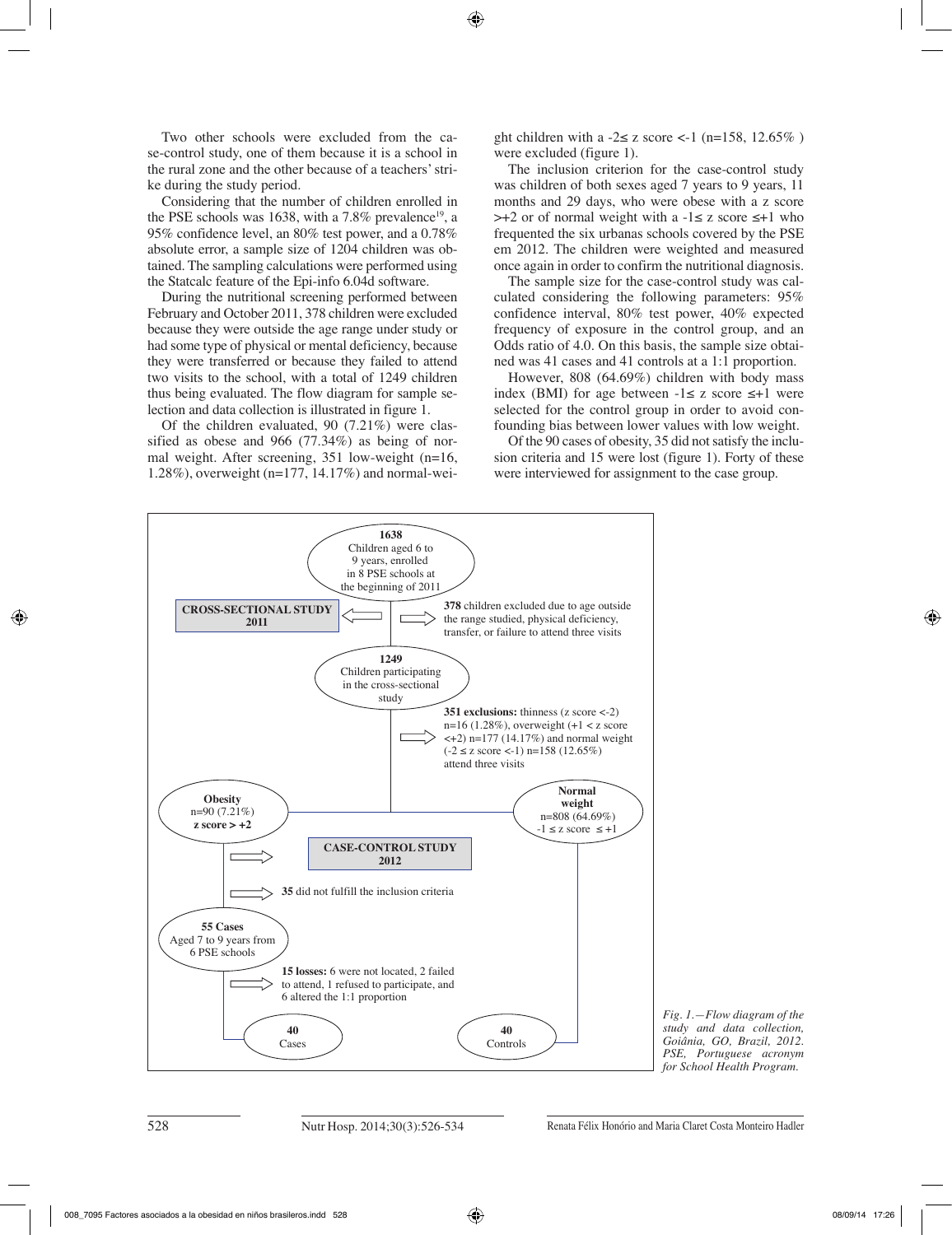This study was conducted according to the guidelines laid down in the Declaration of Helsinki. Survey protocols, instruments and the process for obtaining informed consent for this study were approved by Human and Animal Research Ethics (n. 204/2010). Written informed consent term was obtained from all subjects.

# *Measurements*

The children were submitted to anthropometric measurements in the schools by a trained team in order to guarantee a standardized determination of weight (kg) and height (cm) and of the prevalence of obesity based on the BMI (kg/m²), according to the cut-off points established by the World Health Organization<sup>20</sup> for sex and age. The results obtained were analyzed by calculating the Technical Error of Measurement<sup>21</sup>, which determines the inter- and intra-observer errors.

Weight (kg) was measured with a portable electronic scale (Kratos®) with a maximum capacity of 150 kg and precision of 50 g, calibrated by National Institute of Metrology, Standardization and Industrial Quality (INMETRO in the Portuguese acronym), with the child standing up with extended arms, wearing light clothing and no shoes. Height (cm) was measured with a Seca® stadiometer fixed to a wall with no baseboard using a retractable tape measure with precision of 0.1 cm, with the head of the child in the Frankfurt plane position, using standard techniques.

The data were analyzed using the WHO AnthroPlus software<sup>22</sup>. The age for nutritional evaluation was calculated as the difference between the date of data collection and the birth date.

The measurements were obtained in duplicate for each child, with care taken that the difference between evaluations would not exceed 0.5 cm, in order to guarantee precision. If this limit was exceeded, the measurement was repeated and the mean of the closest values was used.

The weight (kg) and height (m) of the persons responsible were also measured and their nutritional status was evaluated using the BMI based on the parameters defined for adults or elderly persons $^{23, 24}$ .

The cases studied corresponded to children classified as obese whose BMI values for age were z score >+2. A randomized control classified as being of normal weight (z score  $\ge$ -1 and z score  $\le$ +1) was selected for each case considering the same criteria for eligibility as used for the cases, such as sex, closest age, same school, and same classroom.

# *Socioeconomic-demographic, nutritional and physical activity data*

The selected children and the persons responsible for them were invited to come to the school to obtain

information about the study, to give written informed consent and to provide information in response to the survey. When coming to the school was not possible, home visits were scheduled and held.

Data were collected using a Socioeconomic Demographic Nutritional and Physical Activity Form (FSDNAF in the Portuguese acronym) elaborated by the authors and previously tested on 10 schoolchildren in order to detect possible difficulties in filling it out. The FSDNAF was used to obtain socioeconomic and demographic data, information about family structure, health history, nutritional status, eating behavior, and lifestyle of the children.

The information about masticatory function was obtained by asking the adapted question of Ochiai et al (2012): "Does the child eat his meals with rapid mastication? Yes or no". The aspect investigated for the assessment of mastication was based on a subjective criterion that depended on the perception of the person  $responsible<sup>(25)</sup>$ .

The FSDNAF includes the Physical Activity Questionnaire for Older Children (PAQ-C), translated into Portuguese, validated for the age range under investigation and adapted in order to exclude physical activities not practiced in Brazil<sup>26</sup>. This questionnaire evaluates the level of physical activity during the seven days preceding its application to the children in the presence of the persons responsible for them26-28.

# *Statistical analysis*

Data were entered in duplicate and validation was performed using the Epi-Info 6.04d software in order to exclude possible typing errors.

The Kolmogorov-Smirnov test was used to determine the normality of the variables  $(p\succeq 0.05)$ . The means and standard deviations and the Student t-test were calculated for variables with normal distribution. The median, interquartile intervals and the Mann-Whitney test were calculated when the values did not show normal distribution. The chi-square, chi-square partition and Fisher exact test were applied to the categorical variables. Spearman correlation was calculated in order to determine the correlation between variables at least one of which did not show normal distribution.

A non-conditional binary logistic regression model (univariate and multivariate) based on the enter method, the crude and adjusted OR and the 95% confidence interval were applied to determine the effects of risk factors on the prevalent cases. The level of significance was set at p <0.05 in all analyses.

Block entry was performed in multivariate analysis according to sociodemographic, health, lifestyle and eating behavior data regarding the variables with p<0.20. The variables that reduced the adjustment of the model or did not present significance were removed. The final model contained the variables with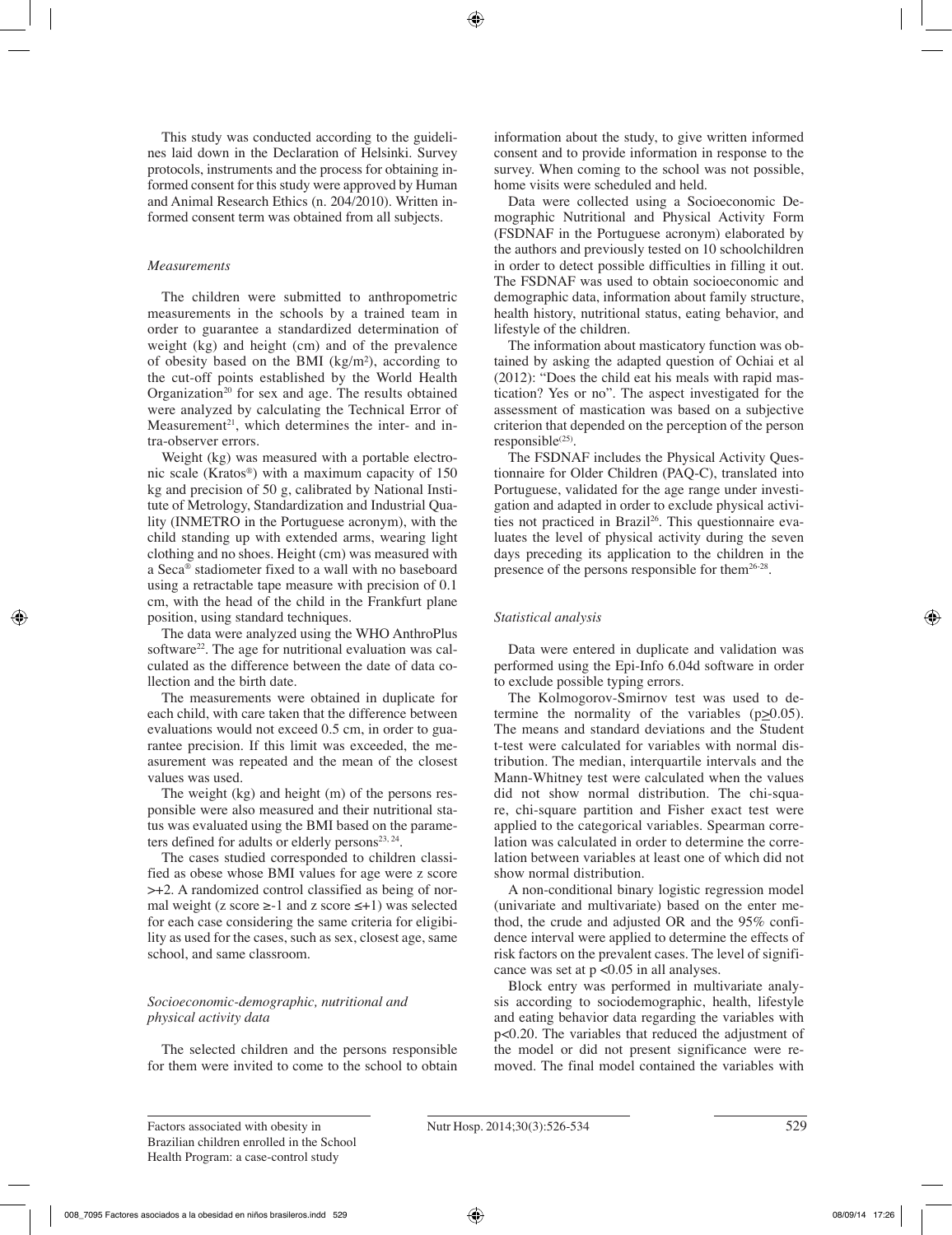p<0.05 adjusted for sex and age as the continuous variable and whether the child ate his meals with his siblings, which permitted a better adjustment of the model. The Hosmer and Lemeshow test (p>0.05) was used to evaluate the adjustment of the model obtained.

The statistical analyses were carried out with the aid of the Statistical Package for the Social Sciences (SPSS) version 18.0 for Windows and the STATA 12.0 software.

# **Results**

The prevalence of obesity among the children studied was 7.21%, overweight 14.17%, thinness 1.28% e normal ( $-2 \le z$  score  $\le +1$ ) 77.34%. The socioeconomic, demographic and health characteristics of cases and controls are presented in table I.

There was association between excess weight of the person responsible and obesity of the child  $(p<0.001)$ 

| <b>Table I</b>                                                                                               |  |  |  |  |  |
|--------------------------------------------------------------------------------------------------------------|--|--|--|--|--|
| Socioeconomic, demographic and health characteristics of the children enrolled in the School Health Program, |  |  |  |  |  |
| Goiânia, GO, Brazil, 2012                                                                                    |  |  |  |  |  |

| Variables                                    | Cases<br>$n(\%)$ | Controls<br>$n(\%)$ | $\boldsymbol{P}$ |  |
|----------------------------------------------|------------------|---------------------|------------------|--|
| Sex                                          |                  |                     |                  |  |
| Male                                         | 24(60.0)         | 17(42.5)            | $0.12*$          |  |
| Female                                       | 16(40.0)         | 23(57.5)            |                  |  |
| Age (years)                                  |                  |                     |                  |  |
| $7 - 8$                                      | 7(17.5)          | 7(17.5)             | $0.89*$          |  |
| $8 - 9$                                      | 15(37.5)         | 17(42.5)            |                  |  |
| $9 - 10$                                     | 18(45.0)         | 16(40.0)            |                  |  |
| Median and percentiles $\dagger$             | 8.0(8.0; 9.0)    | 8.0(8.0; 9.0)       |                  |  |
| Child's schooling (years)                    |                  |                     |                  |  |
| Median and percentiles $\dagger$             | 3.0(2.0; 3.0)    | 3.0(2.0; 4.0)       | $0.17\dagger$    |  |
| Schooling of the person responsible (years)  |                  |                     |                  |  |
| Up to 5                                      | 13(32.5)         | 14(35.0)            | $0.92\ddagger$   |  |
| 5 to 10                                      | 19(47.5)         | 17(42.5)            |                  |  |
| More than 10                                 | 8(20.0)          | 9(22.5)             |                  |  |
| Family income (minimum wages) §              |                  |                     |                  |  |
| Up to $2$                                    | 25(62.5)         | 23(57.5)            | $0.33\ddagger$   |  |
| $2$ to $4$                                   | 9(22.5)          | 14(35.0)            |                  |  |
| More than 4                                  | 6(15.0)          | 3(7.5)              |                  |  |
| Prematurity                                  |                  |                     |                  |  |
| No                                           | 34(85.0)         | 36(90.0)            | $0.50*$          |  |
| Yes                                          | 6(15.0)          | 4(10.0)             |                  |  |
| Birth weight $(g)$                           |                  |                     |                  |  |
| Low $(2500)$                                 | 4(10.0)          | 3(7.5)              | $0.04\ddagger$   |  |
| Adequate (≥2500<4000)                        | 28(70.0)         | 36(90.0)            |                  |  |
| High $(\geq 4000)$                           | 8(20.0)          | 1(2.5)              |                  |  |
| <b>Breast-feeding</b>                        |                  |                     |                  |  |
| Yes                                          | 37(92.5)         | 37(92.5)            | 0.66±            |  |
| No                                           | 3(7.5)           | 3(7.5)              |                  |  |
| Time of breast-feeding (months)              |                  |                     |                  |  |
| Less than 6 monthss                          | 7(18.9)          | 16(43.2)            | $0.02*$          |  |
| $\geq 6$ months                              | 30(81.1)         | 21(56.8)            |                  |  |
| Nutritional status of the person responsible |                  |                     |                  |  |
| Normal weight                                | 3(7.5)           | 18(45.0)            | $0.001*$         |  |
| Overweight                                   | 14(35.0)         | 10(25.0)            |                  |  |
| Obesity                                      | 23.0(57.5)       | 12(30.0)            |                  |  |
| Level of physical activity $(PAQ-C)$         |                  |                     |                  |  |
| Active                                       | 12.0(30.0)       | 20(50.0)            | $0.07*$          |  |
| Sedentary                                    | 28.0(70.0)       | 20(50.0)            |                  |  |

\* Chi-square.

† Mann-Whitney: Median (25th percentile; 75th percentile).

‡ Fisher exact test.

§ Current minimum wages (2011 and 2012).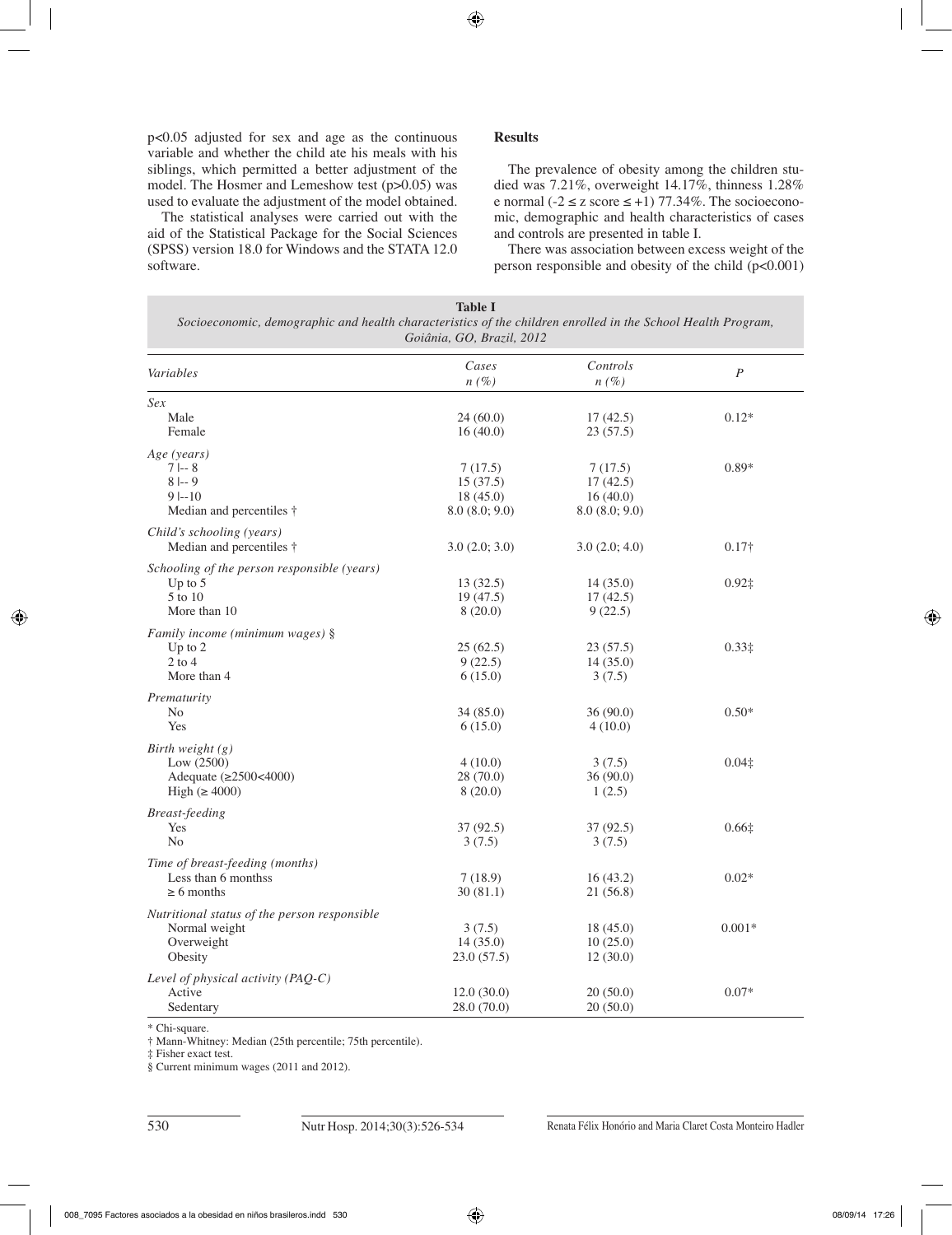(table I). Children breast-fed for 6 months or more had a crude OR of 4.4 for obesity (95% CI:1.5-13.5) (table II).

Bivariate analysis showed that children with a high birth weight  $(\geq 4.000 \text{ g})$  had a 10.3 times higher risk to become obese than those born with adequate weight (table II). A breast-feeding time ≥6 months (p=0.02), overweight (p=0.004) or obesity (p=0.001) of the person responsible, fast chewing (p=0.001) and not taking meals in the presence of siblings (p=0.009) were associated with childhood obesity (table II).

There was no correlation between duration of breastfeeding and per capita income  $(r=0.045; p=0.701)$ or schooling of the person responsible (r=-0.003

| <b>Table II</b><br>Sociodemographic, health, lifestyle and eating behavior characteristics of the children enrolled in the School Health<br>Program, Goiânia, GO, Brazil, 2012 |                                  |                                  |               |                                                  |                      |  |  |
|--------------------------------------------------------------------------------------------------------------------------------------------------------------------------------|----------------------------------|----------------------------------|---------------|--------------------------------------------------|----------------------|--|--|
| Variables                                                                                                                                                                      | Cases<br>$n(\%)$                 | Controls<br>$n(\%)$              | $\cal P$      | Crude OR<br>95% CI                               | $P^+$                |  |  |
| Sex<br>Male<br>Female                                                                                                                                                          | 24(60.0)<br>16(40.0)             | 17(42.5)<br>23(57.5)             | $0.12*$       | 1.00<br>$0.49(0.2-1.2)$                          | 0.12                 |  |  |
| Age (years)<br>$7 - 8$<br>$8 - 9$<br>$9 - 10$                                                                                                                                  | 7(17.5)<br>15(37.5)<br>18(45.0)  | 7(17.5)<br>17(42.5)<br>16(40.0)  | $0.89*$       | 1.00<br>$1.12(0.32-3.9)$<br>$1.28(0.48-3.4)$     | 0.89<br>0.85<br>0.62 |  |  |
| Birth weight $(g)$<br>Adequate (>2500<4000)<br>Low (2500)<br>High (> 4000)                                                                                                     | 28 (70.0)<br>4(10.0)<br>8(20.0)  | 36(90.0)<br>3(7.5)<br>1(2.5)     | $0.04\dagger$ | 1.00<br>$1.71(0.35-8.29)$<br>$10.26(1.21-86.72)$ | 0.50<br>0.03         |  |  |
| Time of breast-feeding (months)<br>Less than 6 monthss<br>$\geq 6$ months                                                                                                      | 7(18.9)<br>30(81.1)              | 16(43.2)<br>21 (56.8)            | $0.02*$       | 1.00<br>$4.40(1.5-13.5)$                         | 0.02                 |  |  |
| Nutritional status of the person responsible<br>Normal weight<br>Overweight<br>Obesity                                                                                         | 3(7.5)<br>14(35.0)<br>23.0(57.5) | 18(45.0)<br>10(25.0)<br>12(30.0) | $0.001*$      | 1.00<br>8.40 (1.94-36.40)<br>$11.49(2.81-46.95)$ | 0.004<br>0.001       |  |  |
| Level of physical activity (PAQ-C)<br>Active<br>Sedentary                                                                                                                      | 12.0(30.0)<br>28.0 (70.0)        | 20(50.0)<br>20(50.0)             | $0.07*$       | 1.00<br>2.33 (0.93-5.84)                         | 0.07                 |  |  |
| Smoking (passive)<br>N <sub>0</sub><br>Yes                                                                                                                                     | 33(82.5)<br>7(17.5)              | 37(92.5)<br>3(7.5)               | $0.18*$       | 1.00<br>$2.62(0.62 - 10.94)$                     | 0.19                 |  |  |
| Eats every 3 hours<br>Yes<br>N <sub>o</sub>                                                                                                                                    | 15(38.5)<br>24(61.5)             | 22(55.0)<br>18(45.0)             | $0.14*$       | 1.00<br>$1.96(0.80-4.79)$                        | 0.14                 |  |  |
| <b>Fast chewing</b><br>N <sub>o</sub><br>Yes                                                                                                                                   | 13(32.5)<br>27(67.5)             | 29(72.5)<br>11(27.5)             | $< 0.0001*$   | 1.00<br>$5.48(2.10-14.30)$                       | 0.001                |  |  |
| Has a second helping<br>N <sub>0</sub><br>Yes                                                                                                                                  | 10(25.0)<br>30 (75.0)            | 17(42.5)<br>23(57.5)             | $0.10*$       | 1.00<br>2.22 (0.86-5.74)                         | 0.10                 |  |  |
| Eats his meals with his siblings<br>Yes<br>N <sub>0</sub>                                                                                                                      | 27(69.2)<br>12(30.8)             | 37 (94.9)<br>2(5.1)              | $0.003*$      | 1.00<br>8.22 (1.70-39.80)                        | 0.009                |  |  |
| Eats while studying/doing a task<br>N <sub>0</sub><br>Yes                                                                                                                      | 36 (90.0)<br>4(10.0)             | 39 (97.5)<br>1(2.5)              | $0.18\dagger$ | 1.00<br>$4.33(0.46-40.61)$                       | 0.199                |  |  |

*OR = Odds Ratio.* 

\* Chi-square.

† Fisher exact test.

‡ Bivariate logistic regression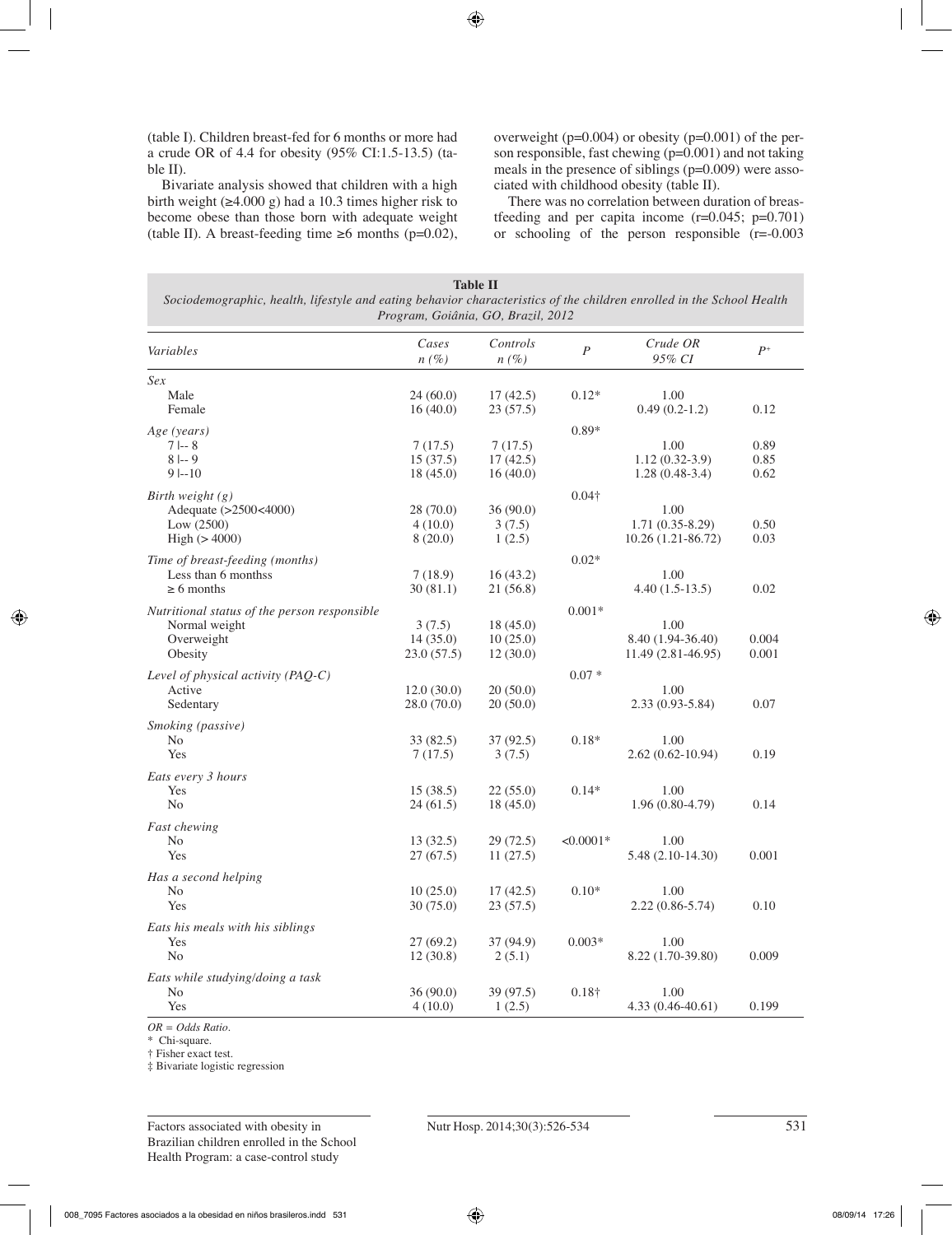p=0.800). There was a positive correlation between the BMI of the child and the duration of breastfeeding  $(r=0.413 \text{ p} < 0.001)$ , i.e., the longer the duration of breastfeeding, the higher the BMI of the child.

Regarding eating behavior, according to the perception of the persons responsible, 67.5% of the obese children chewed fast. Bivariate analysis showed that the chance of being obese was 8.2 times higher among children who did not eat their meals with their siblings. However, multivariate analysis showed that this variable continued to adjust the model although it lost significance (tables II and III).

The final model showed that the duration of breast-feeding ≥6 months of age (adjusted OR: 5.3; 95% CI: 1.3-22.1), excess weight of the person responsible (adjusted OR:7.1; 95% CI: 1.2-40.2), sedentary level of physical activity according to the PAQ-C (adjusted OR: 4.1; 95% CI: 1.1-15.5) and rapid chewing (adjusted OR: 7.4; 95% CI: 2.1-26.9) were significantly associated with the risk of childhood obesity (table III). The Hosmer and Lemeshow test showed a value of p=0.57, which confirmed the adjustment of the selected model.

## **Discussion**

This was the first case-control study to identify the factors associated with obesity in children aged 7 to 9 years in the Center-West region of Brazil and the

second-case control study in Brazil covering the 7-9 year age range. The prevalence of obesity detected was high, in agreement with the prevalence at the national  $level<sup>19</sup>$ .

This was a case-control study, a useful tool for the analysis of risk factors for the development of obesity, which also represents one of the most efficient types of design in terms of time, money and effort, with no risk of adverse situations for those involved in the investigation<sup>29</sup>.

The results show evidence of an association between breast-feeding time ≥6 months and the development of childhood obesity, demonstrating that prolongation of breast-feeding beyond 6 months does not protect against obesity from 7 to 9 years of age. There was also a positive correlation between duration of breastfeeding and child's BMI in this age range. Other studies also did not observe a significant protective effect of prolonged breast-feeding against childhood  $obesity^{30,31}$ .

A progressive increase in the prevalence of breast-feeding has occurred in the United States, but the rates of childhood obesity have also increased over the last few years. These results seem to support the notion that multiple factors are involved in the maintenance of a healthy weight and that breast-feeding should not be considered to be the only preventive measure against childhood obesity<sup>23</sup>.

Thus, we may infer that prolonged breast-feeding, although important for other reasons, was unable to

| <b>Table III</b><br>Risk factors for obesity among children enrolled in the School Health Program, Goiânia, GO, Brazil, 2012. |                  |                     |                          |                  |                                  |                  |  |
|-------------------------------------------------------------------------------------------------------------------------------|------------------|---------------------|--------------------------|------------------|----------------------------------|------------------|--|
| Variables                                                                                                                     | Cases<br>$n(\%)$ | Controls<br>$n(\%)$ | $Crude$ $OR^*$<br>95% CI | $\boldsymbol{P}$ | Adjusted OR $\ddagger$<br>95% CI | $\boldsymbol{P}$ |  |
| Sex                                                                                                                           |                  |                     |                          |                  |                                  |                  |  |
| Female                                                                                                                        | 16(40.0)         | 23(57.5)            | 1.0                      |                  | 1.0                              |                  |  |
| Male                                                                                                                          | 24(60.0)         | 17(42.5)            | $0.5(0.2-1.2)$           | 0.12             | $2.7(0.8-9.8)$                   | 0.12             |  |
| Time of breast-feeding (months)                                                                                               |                  |                     |                          |                  |                                  |                  |  |
| Less than 6 monthss                                                                                                           | 7(18.9)          | 16(43.2)            | 1.0                      |                  | 1.0                              |                  |  |
| $\geq 6$ months                                                                                                               | 30(81.1)         | 21(56.8)            | $4.4(1.5-13.5)$          | 0.02             | $5.3(1.3-22.1)$                  | 0.02             |  |
| Nutritional status of the person responsible                                                                                  |                  |                     |                          |                  |                                  |                  |  |
| Normal weight                                                                                                                 | 3(7.5)           | 18(45.0)            | 1.0                      |                  | 1.0                              |                  |  |
| Overweight                                                                                                                    | 37(92.5)         | 22(55.0)            | $10.1(2.7-38.2)$         | 0.001            | $7.1(1.2-40.2)$                  | 0.03             |  |
| Level of physical activity (PAQ-C)                                                                                            |                  |                     |                          |                  |                                  |                  |  |
| Active                                                                                                                        | 12.0(30.0)       | 20(50.0)            | 1.0                      |                  | 1.0                              |                  |  |
| Sedentary                                                                                                                     | 28.0 (70.0)      | 20(50.0)            | $2.3(0.9-5.8)$           | 0.07             | $4.1(1.1-15.5)$                  | 0.04             |  |
| <b>Fast chewing</b>                                                                                                           |                  |                     |                          |                  |                                  |                  |  |
| N <sub>0</sub>                                                                                                                | 13(32.5)         | 29(72.5)            | 1.0                      |                  | 1.0                              |                  |  |
| Yes                                                                                                                           | 27(67.5)         | 11(27.5)            | $5.5(2.1-14.3)$          | 0.001            | $7.4(2.1-26.9)$                  | 0.002            |  |
| Eats his meals with his siblings                                                                                              |                  |                     |                          |                  |                                  |                  |  |
| Yes                                                                                                                           | 27(69.2)         | 37(94.9)            | 1.00                     |                  | 1.00                             |                  |  |
| N <sub>0</sub>                                                                                                                | 12(30.8)         | 2(5.1)              | $8.2(1.7-39.8)$          | 0.009            | $4.6(0.7-29.1)$                  | 0.10             |  |

*OR = Odds Ratio. Hosmer and Lemeshow test,* p=0.57.

\* Bivariate logistic regression.

† Adjusted for sex, age (continuous variable) and for whether he eats with his siblings.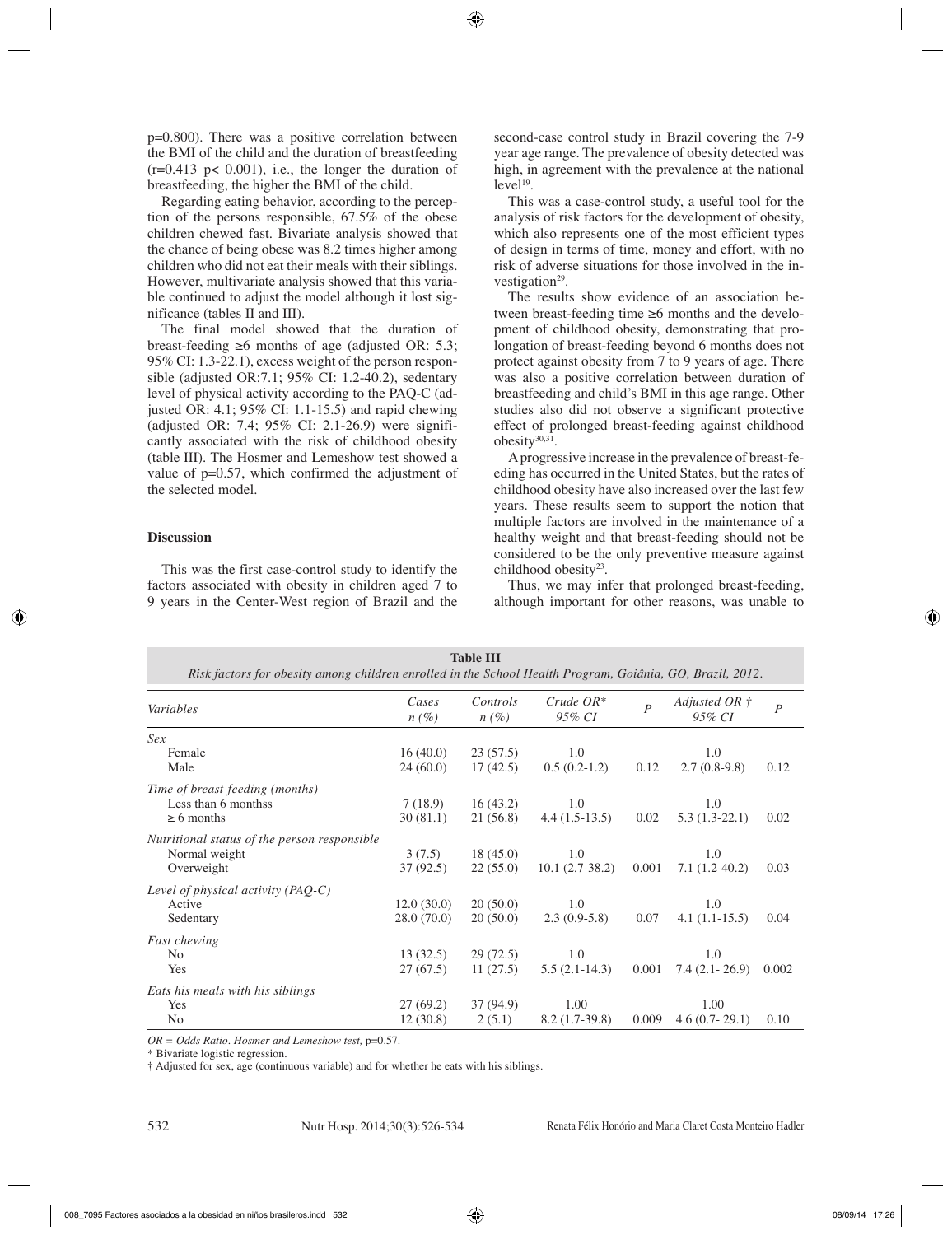prevent obesity among schoolchildren from a Brazilian city. We emphasize that there was no correlation between duration of breastfeeding and educational or income level of the person responsible. A recent meta-analysis detected a reduction of approximately 10% in the prevalence of overweight/obesity in children exposed to a longer duration of breastfeeding. However, it should be pointed out that confounding biases may have affected the results and that protection is not evident, since in most studies the duration of breastfeeding was longer in families whose persons responsible had higher schooling and income levels $32$ .

We detected a larger number of obese children whose persons responsible had excess weight, in agreement with several studies demonstrating that children with one or both parents with excess weight have a higher risk to develop obesity $33, 34$ .

The level of physical activity was lower among obese children compared to children of normal weight evaluated by the PAQ-C. This finding is important because it shows that the PAQ-C can be used in this age range for the identification of sedentarism. However, a limitation of the PAQ-C is that it does not discriminate the intensity, frequency and duration of the activities and does not estimate the calorie expenditure during the period studied $27$ .

Despite the difficulty in applying the PAQ-C, especially to younger children, the senior investigator herself filled out the questionnaire in the presence of the person responsible. These data agree with those reported by Alves et al. (2009), who observed a larger number of sedentary children among overweight and obese subjects<sup>27</sup>.

 The current study indicates the presence of a significant relationship between obesity among schoolchildren and fast chewing, corroborating another study in which normal-weight children showed a better masticatory performance than obese children<sup>35</sup>. Other findings suggest that careful mastication may be a factor to be explored in the efforts to prevent childhood obesity<sup>25</sup>.

## *Strengths and limitations*

This is one of the few studies that have evaluated the association of fast chewing with childhood obesity. In Brazil, this is the first case-control study to detect that fast chewing is a risk factor for obesity in multivariable analysis.

Because this was a retrospective study, the memory bias of the person responsible and of the child represents one of its limitations. However, the present study points out prolonged breast-feeding as a risk factor for childhood obesity, demonstrating the importance of not considering breast-feeding simply as a preventive factor. Other aspects are involved, such as environmental factors represented by excess weight of the persons responsible, greater sedentarism of obese children, and fast chewing.

To our knowledge this study is the first case control in Brazil that shows that PAC-C can be used in obese children aged 7 years to 9 years for the identification of sedentarism.

# *Conclusion*

We conclude that the risk factors for obesity among schoolchildren enrolled in the School Health Program were duration of breast-feeding of more than 6 months, persons responsible with excess weight, sedentary children, and children that chew fast. Further investigations of the reationship between duration of breastfeeding and obesity are needed, regardless of income or schooling level.

# **Acknowledgments**

The authors are grateful to the Municipal Education Secretariat of Goiânia and to the State Education Secretariat of Goiás for support. They also wish to thank Prof. Dr. Alexandre S. G. Coelho for contributing to data analysis, the Nutrition students Mariana Diniz das Neves, Gabriela Benevides Soares, Marília Cândido Fideles, and Marília Araújo Silva and the nutritionist Juliana Barbosa de Sousa for their contribution to data collection, as well as all the participants in the study. R. F. H. and M. C. C. M. H. contributed to study design and writing of the manuscript. R. F. H. supervised data collection, analyzed and interpreted the data. This study was supervised and performed statistical analysis by M. C. C. M. H. All authors were responsible for reviews and approval of the manuscript. This research received no specific grant from any funding agency in the public, commercial or not for profit sectors. The authors declare there is no conflict of interest.

## **References**

- 1. Wijga AH, Scholtens S, Bemelmans WJE, Jongste JC, Kerkhof M, Schipper M, et al. Comorbidities of obesity in school children: a cross-sectional study in the PIAMA birth cohort. *BMC Public Health* 2010;10(184):1-10. Available from: http:// www.biomedcentral.com/1471-2458/10/184
- 2. Ogden CL, Carroll MD, Lamb MM, Flegal KM. Prevalence of high Body Mass Index in US children and adolescents, 2007- 2008. *JAMA* 2010;303(3):242-9.
- 3. Ogden CL, Carroll MD, Kit BK, Flegal KM. Prevalence of obesity and trends in body mass index among US childrenand adolescents, 1999-2010. *JAMA* 2012;307(5):483-90.
- 4. Wang Y, Monteiro C, Popkin BM. Trends of obesity and underweight in older children and adolescents in the United States, Brazil, China, and Russia. *Am J Clin Nutr* 2002;75(6):971-7.
- 5. Instituto Brasileiro de Geografia e Estatística. Antropometria e estado nutricional de crianças, adolescentes e adultos no Brasil: pesquisa de orçamentos familiares 2008 - 2009. Rio de Janeiro: IBGE; 2010. 130p.
- 6. Sociedade Brasileira de Pediatria. Obesidade na infância e adolescência: manual de orientação. 2nd ed. São Paulo: Departamento Científico de Nutrologia; 2012. 142 p.